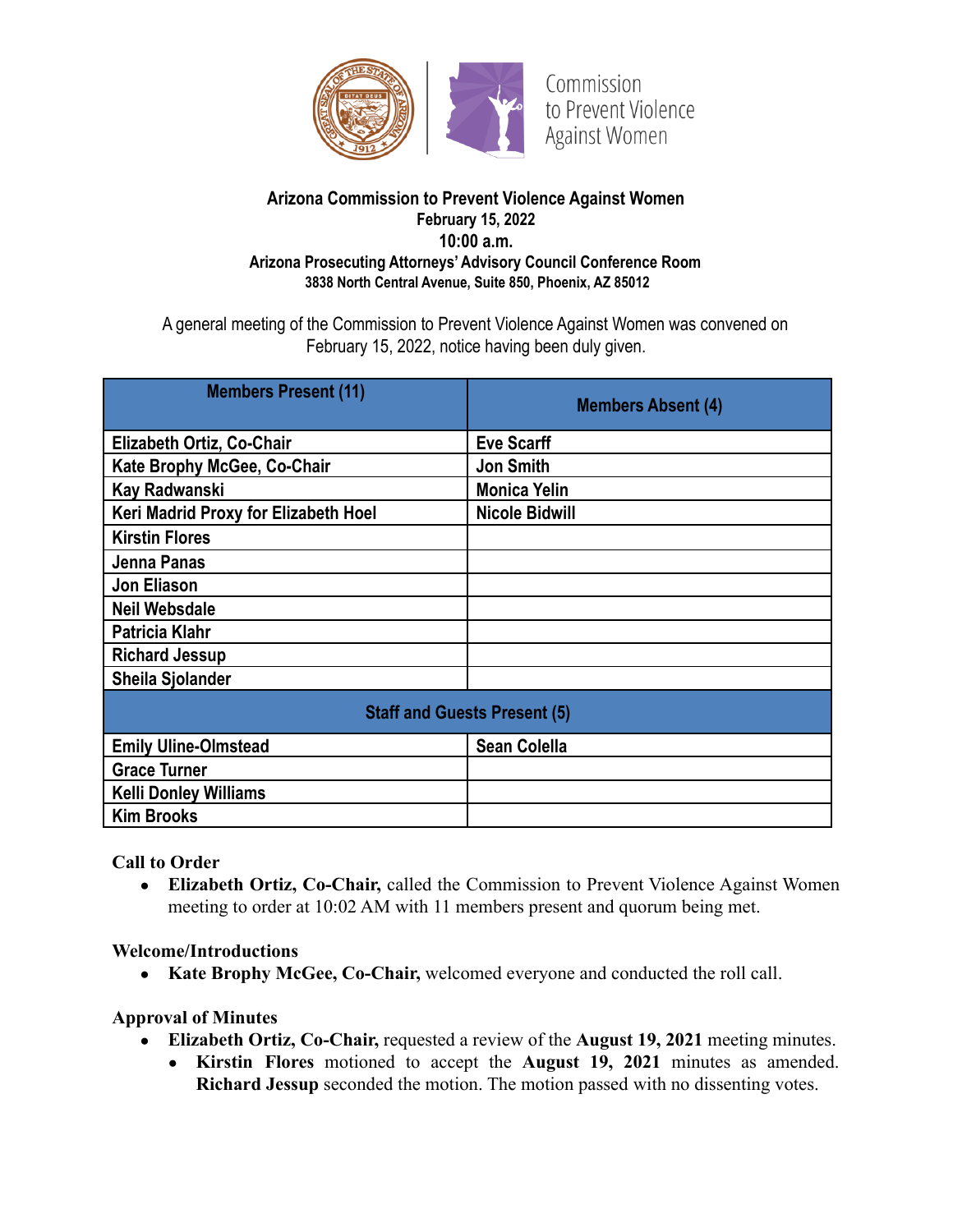#### **Vulnerable Adult Protocol**

- **● Kelli Donley Williams** was introduced by **Kate Brophy McGee, Co-Chair** to present on the Vulnerable Adult Protocol produced by Maricopa Association of Governments  $(MAG)$ .
- **Kelli Donley Williams** began the presentation by explaining the Vulnerable Adult Protocol's history and purpose. The purpose of the protocol is to ensure vulnerable adults are being treated with a soft touch to prevent re-traumatization when reporting a crime and are being connected with the necessary resources.
- **Kelli Donley Williams** continued with explaining how the protocols have three distinct sections: how to investigate cases of abuse and exploitation of older adults, how to prosecute those crimes, and how to ensure victims are afforded appropriate support to ensure safety while involved in the criminal justice system. **Ms. Williams** stated it is important for stakeholders to identify the necessary community resources, and ensure vulnerable adults are referred to those services.
- **Kelli Donley Williams** clarified the Vulnerable Adult Protocol was originally created in the early 2000s and was called the elder adult protocol. Updates to the original elder adult protocols began in 2015 with significant statewide stakeholder involvement and expansion to individuals who may be younger, but may have a compromising health condition that makes them vulnerable. The Protocols were established through the American Association of Governments and approved unanimously in August of 2021. **Ms. Williams** stated the protocol is available on the MAG [website](https://azmag.gov/Portals/0/Documents/MagContent/RDVC_2021-08-19_item-05_Vulnerable-Adult-Protocol-Update-and-Approval.pdf) and serves as a tool to be used statewide by any agency that interacts with vulnerable adults.
- **Kelli Donley Williams** finished her presentation by explaining MAG's 2022 focus is continuing to expand the workforce development specializing in the domestic violence continuum of care. The MAG regional domestic violence council will continue supporting this effort by encouraging municipal governments and tribal stakeholders to increase internship opportunities and help employees pay back school loans, if they've studied social work, public health or another appropriate field. **Ms. Williams** also noted the MAG regional domestic violence council is available to share information across the spectrum of domestic violence services to support successful dissemination of the updated vulnerable adult protocol.
- **Elizabeth Ortiz, Co-Chair,** thanked **Ms. Williams** for her presentation and thanked the MAG team for all their hard work on the updated protocols to amplify this information across the state. **Ms. Oritz** further explained the Arizona Prosecuting Attorneys Advisory Council featured the Vulnerable Adult Protocols at the 2021 Vulnerable Adult Abuse Investigation Prosecution Conference.
- Neil Websdale also thanked Ms. Williams for her presentation and further explained his research team is currently working on a data set to determine the intersection of domestic violence and dementia, particularly intimate partner violence and dementia. **Dr. Websdale** further explained his team has begun reviewing a sample of homicide cases including individuals with dementia who have committed murder or been murdered with 90% of the victims from these cases being women. **Ms. Williams** stressed the importance of education around the personality changes individuals can experience toward the end of life, especially those individuals with dementia who can become more violent. **Ms. Williams** continued with stressing the importance of respite services for caregivers, and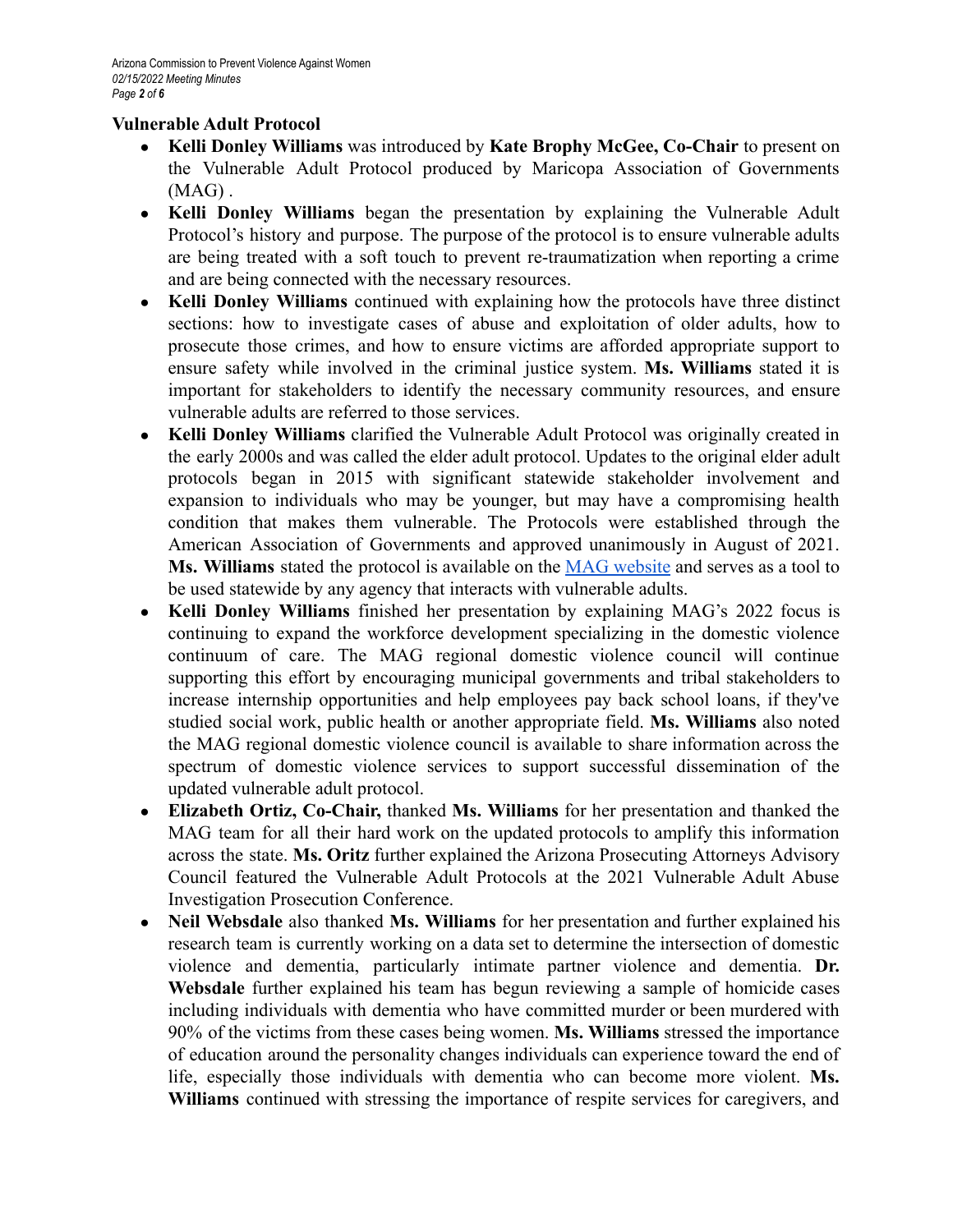identifying respite services across the state. These resources are important for individuals to help reduce the moments of impatience that can cause a lifetime of consequence.

- **● Ms.Williams** encouraged individuals to connect with the Area Agency on Aging which is a statewide agency providing a variety of resources for older adults and any other organization that provides respite services.
- **Kate Brophy McGee, Co-chair** also expressed her gratitude for the protocol presentation and highlighted how this could be a great presentation to the Council on Aging and maybe the legislative senior caucus that is at the state capitol. **Ms. Brophy McGee, Co-chair,** also asked what are the available resources or gaps in resources for this population. **Ms. Williams** responded that she recently learned the DOVES program, a housing environment specifically for older adults who have experienced domestic violence, is on a six to eight month wait list and continues to report an increased demand. **Ms. Brophy McGee** thanked **Ms. Williams** for the update and offered to make the legislative connection to help inform, identify and continue expanding the work of Area Agency on Aging and the other nonprofits that support this work.

#### **myPlan**

- **Grace Turner** was introduced by **Elizabeth Ortiz, Co-Chair** to provide an overview of myPlan, an evidence-based cellphone application designed to assist with safety planning for survivors of intimate partner violence.
- **Grace Turner** provided a history of the myPlan application which was developed in response to the epidemic of partner abuse and was piloted at Johns Hopkins University. **Ms. Turner** described how the myPlan application gathers the users personalized information and utilizes the data to connect individuals to resources. She further explained that myPlan has three major sections: learn, assess, and safety plan.
- **Ms. Turner** stated the learn section is optional and offers basic information about healthy relationships and debunks common relationship myths. Users often start with this section to orient themselves with the app and better understand what a healthy relationship could be. **Ms. Turner** then described the major interactive component section labeled "my safety," which assesses the user's level of danger and will populate a safety plan with strategies which are tailored to each situation including ways to find safe temporary housing near their location.
- **Ms. Turner** reviewed the qualitative and quantitative results of the myPlan application which has resulted in many measurable benefits including decreased depression, and risk of suicide. Users have described the application as empowering, non-judgmental, and comprehensive.
- **Ms. Turner** shared that users are able to download the myPlan application to their device, or visit the [www.myplanapp.org](http://www.myplanapp.org) to answer questions about the health and safety of their relationship. The myPlan application includes several safety features that keep the contents of the application secure and private and can be filled out personally or with the help of someone. The application puts the survivor in charge of their own safety and empowers them to make decisions that work best for their situation.
- **Jon Eliason** reported he downloaded the app during the presentation and looked through the safety features. He shared that if the user is forced to open the app, a code can be entered and the app will automatically connect to a generic website. **Ms. Turner** thanked him for highlighting the additional myPlan safety feature and stated at any point if the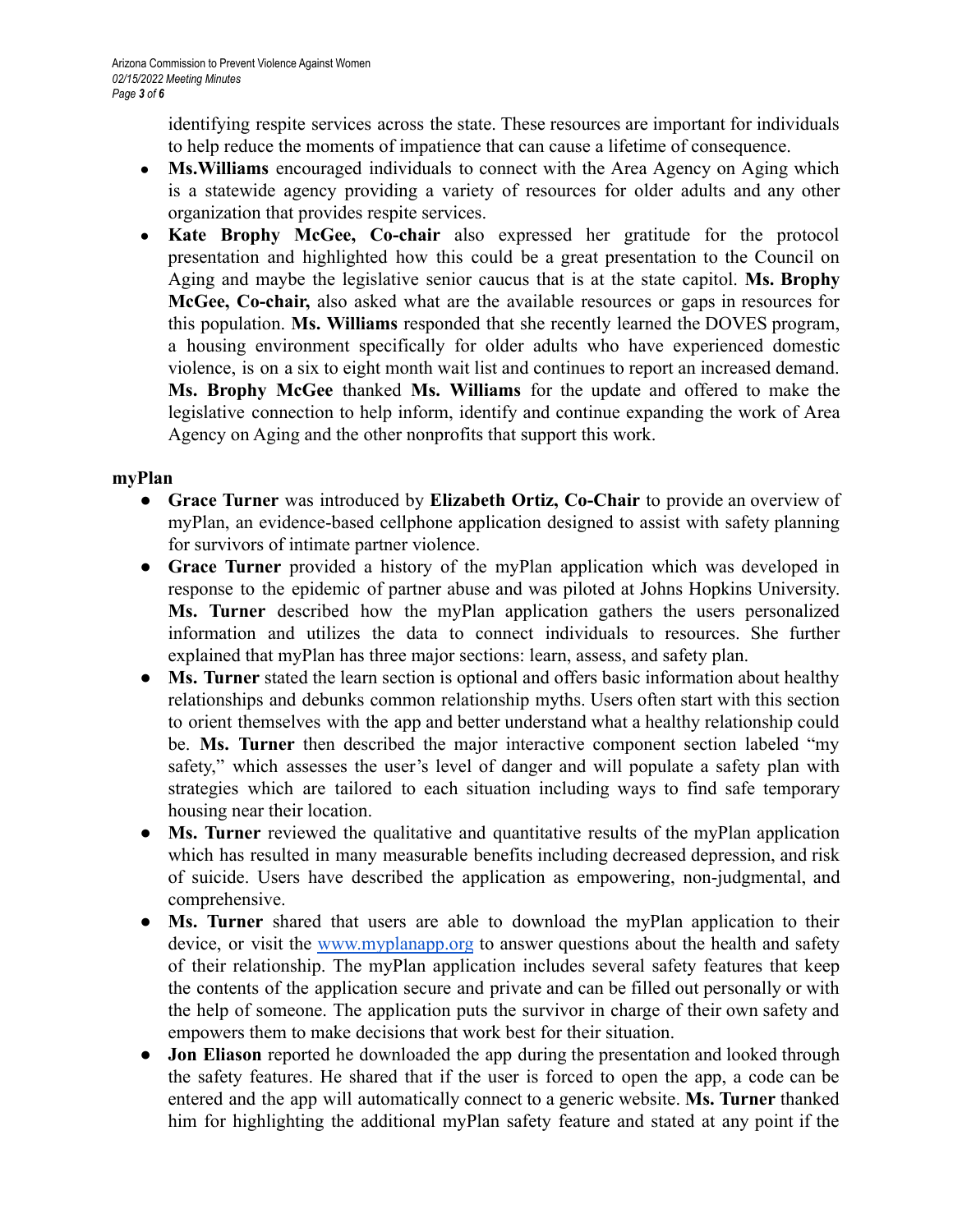victim is forced to open the app then the individual can type in four zeros as the PIN code and it will lead to a dummy website about staying organized.

- **Patricia Klahr** stated she is familiar with myPlan and has used it with victims for probably five years ever since Dr. Jill Messing at ASU worked to get it statewide. **Ms. Klahr** said how helpful the application is to clients whether they are in shelter or outpatient services.
- **Kay Radwanski** commended the individuals at Johns Hopkins who originally developed the myPlan application because it is so well designed. **Ms. Radwanski** stated it is important for individuals to understand that obtaining an order of protection should not be the end of their safety planning. She further explained the order of protection should really be the first step in safety planning because it is an effective tool and it is enforceable by law enforcement but sometimes an order of protection can be the catalyst that leads to lethal violence. **Ms. Radwanski** highlighted the importance of people understanding their risk and the importance of utilizing a tool like the myPlan app.
- **Kate Brophy McGee** asked how the commission members could help make more people aware of the myPlan app. **Ms. Turner** stated the application is really special, because it's not meant to be a replacement of services but it is meant to link individuals to the right services. **Ms. Turner** further explained the app now has a newer feature that can capture the individual's zip code and connect the individual with specific local resources which includes shelters or regional legal resources.
- **Elizabeth Ortiz** suggested this to be a great resource to pair with an updated AZPOINT training which can be webcasted to a larger statewide audience through the APAAC resources. **Ms. Turner** agreed and mentioned webinars were something that she did regularly during the pandemic.

## **Lighting Arizona Purple Success Update**

- **Kristin Sorensen** was introduced by **Kate Brophy McGee, Co-Chair** to provide a report on the success of Lighting Arizona Purple 2021.
- **Ms. Sorensen** first highlighted the 2021 event was GOYFF's seventh annual Lighting Arizona Purple campaign. Each year the campaign has three goals which include: supporting victims of domestic violence, connecting victims with critical community resources and sharing information on the impact of domestic violence, and encouraging individuals to help bring an end to domestic violence through prevention education. **Ms. Sorensen** explained the activities which lead up to October include Governor Ducey issuing a press release, an awareness proclamation for October's awareness month activities as well as sending letters to partners encouraging their involvement in October's Domestic Violence Awareness Month activities and asking them to light their buildings purple. The letters are targeted to a variety of individuals, including higher education institutes, elected officials, law enforcement partners, tribal leaders, and state agency directors.
- **Ms. Sorensen** stressed the ultimate goal of Light Arizona Purple is to have a statewide reach and highlight all the efforts happening across the state to support survivors. She explained the campaign has a grassroots component, a paid for digital campaign and traditionally, a Lighting Arizona Purple event on the capitol lawn.
- **Ms. Sorensen** stated the campaign has grown from year to year through the assistance of partners. The Lighting Arizona Purple campaign runs for the entire month of October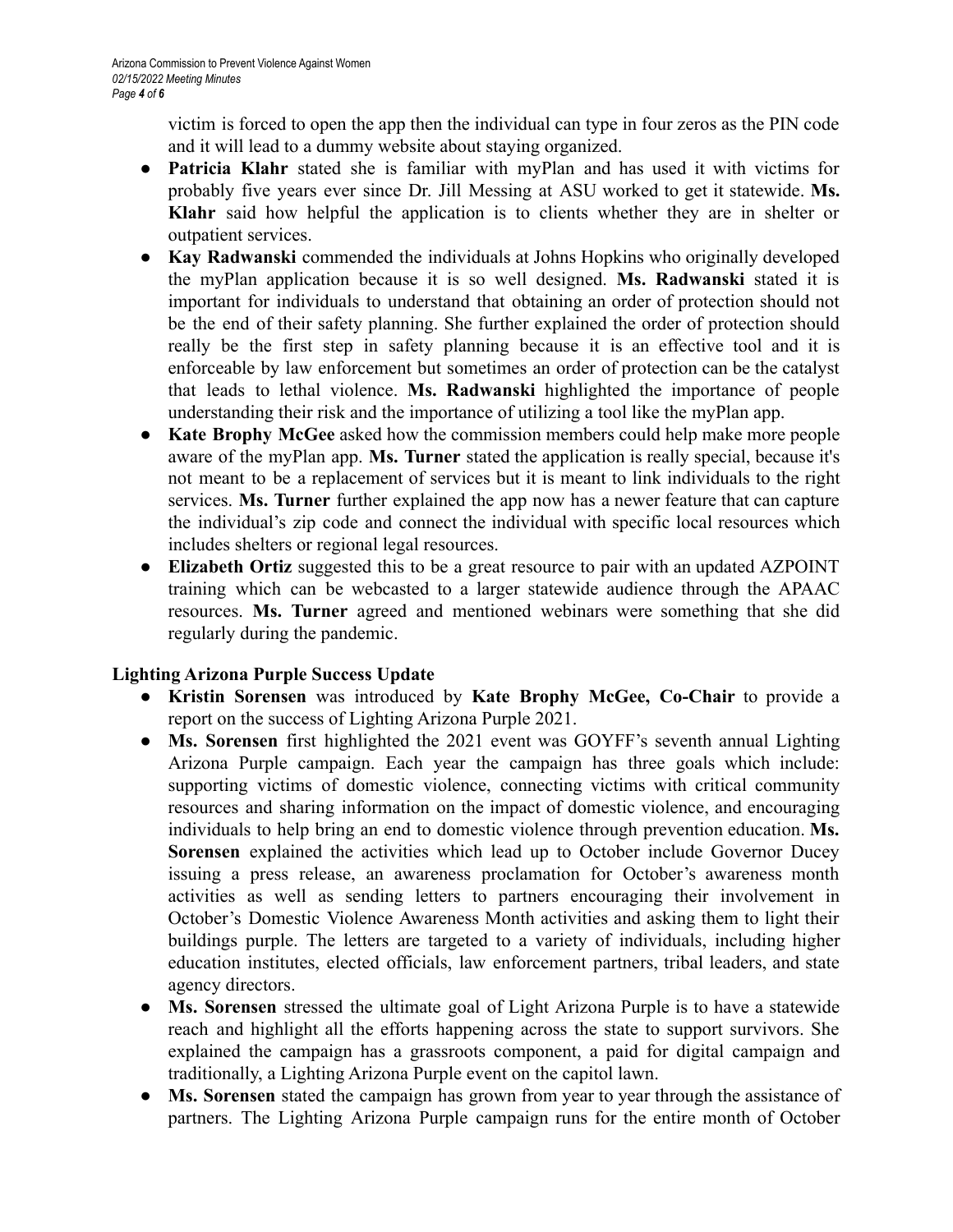with messaging from a social media toolkit that has shareable images across various social platforms to include data surrounding domestic violence and the impact of domestic violence both in Arizona and nationwide. **Ms. Sorensen** reported the success of the 2020 social media campaign during the height of the pandemic was beyond anything in previous years and many individuals pushed out messaging to help support this effort and get people access to the necessary information and resources.

- **Ms. Sorensen** explained that before the October kickoff event the GOYFF staff works to update the office website and the domestic violence webpagem including revamping the available resource page. The goal was to have the page be user friendly, and to connect individuals with information they need. **Ms. Sorensen** expressed how important it was for individuals to have quick access to a hotline and the various other community resources including legal services, domestic violence, and sexual assault services, resources targeted to our tribal communities, provider resources, and counseling and crisis services. This resource continues to be available year-round, with the goal of having the most up to date information possible.
- **Ms. Sorensen** highlighted the grassroots campaign impact was tracked through different hashtags throughout the month of October. **Ms. Sorensen** said her team stays focused on capturing the campaign numbers from each hashtag at the very beginning of engagement to determine how engaged individuals are with the information and what information is being shared.
- **Ms. Sorensen** reported that GOYFF was unable to host an in person event in 2020 but did come back together in 2021 at the Capitol which was also live streamed and recorded and can be accessed through the GOYFF website. **Ms. Sorensen** stated during the 2021 event there was a great panel discussion in which the Department of Child Safety talked about the impact of domestic violence on Arizona's foster care children and how the partners continue stepping up to support domestic violence prevention across Arizona. This panel conversation was a result of ongoing conversations surrounding the impact of the pandemic on families and children and the spike in domestic violence.
- **Ms. Sorensen** finished her presentation by highlighting the last component of the Lighting Arizona Campaign, which was the Cox digital campaign. **Ms. Sorensen** reported the first cycle of the Cox digital campaign launched in 2020 and carried through again to 2021. This was a paid campaign in partnership with Cox media who has been a phenomenal partner. **Ms. Sorensen** explained in 2020, the team wanted to run a separate campaign to reach everyone who was isolated at home during the pandemic. GOYFF invested \$5,000 in the Cox campaign and saw a phenomenal return on investment. The goal was to keep the messaging very simple and targeted with a Google Display and social media platforms. The Google Display showed on an individual's browser throughout the month of October via paid pop up ads and spots. The digital campaign also included search retargeting which guided individuals back to the campaign through placing the GOYFF website to the top of search results when they looked up certain keywords like domestic violence resources.
- The final component of the Cox digital campaign was the banner ad on the Cox homepage. This was an important component because [cox.com](https://www.cox.com/residential/home.html) is the second most visited website in the state of Arizona which further amplified October's Light Arizona Purple messaging. **Ms. Sorensen** further emphasized the large impact this small investment of